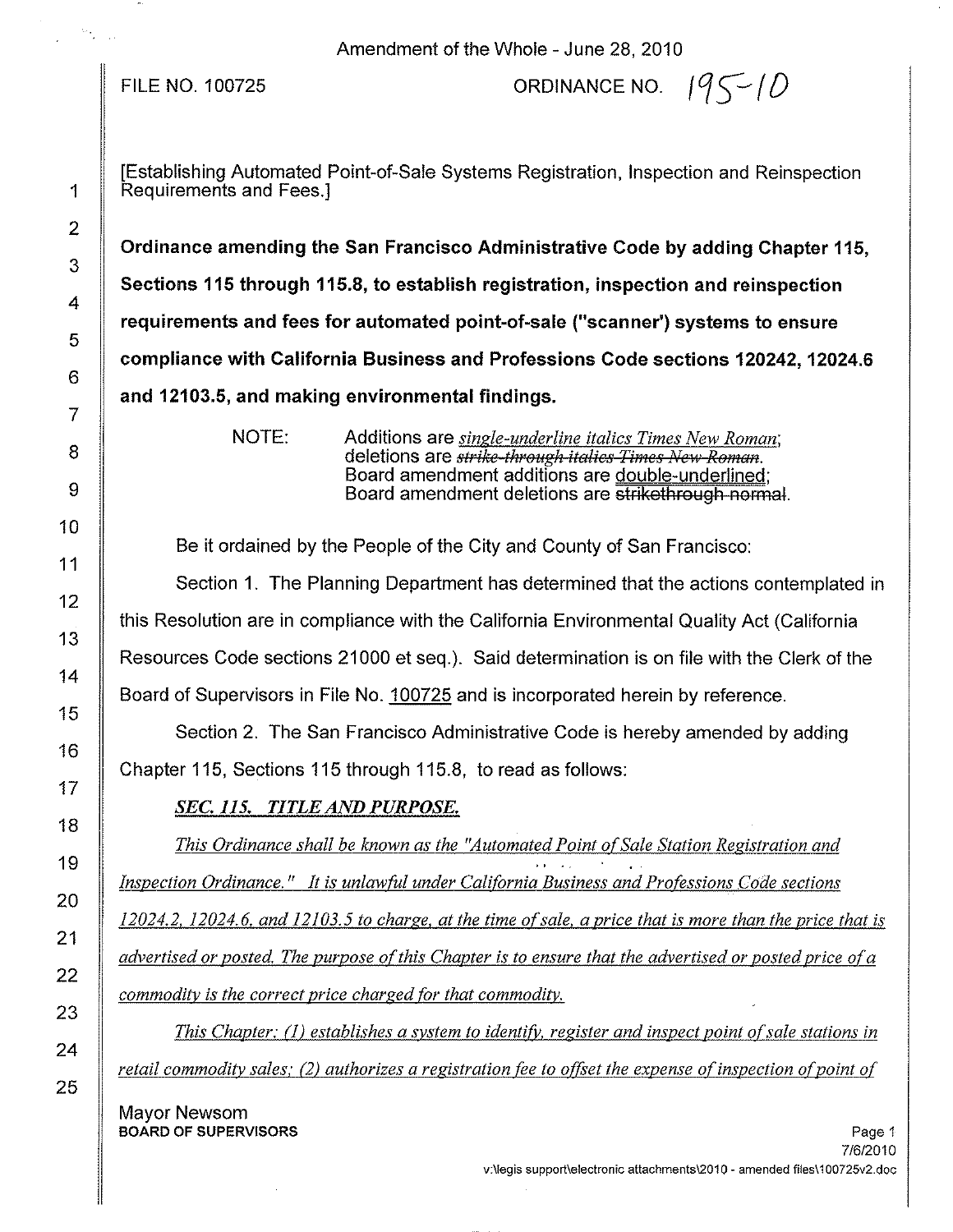| 1              | sale stations; (3) authorizes a re-inspection fee, equal to the registration fee, to offset the expense of re- |  |  |
|----------------|----------------------------------------------------------------------------------------------------------------|--|--|
| $\overline{2}$ | visiting and inspecting locations found out of compliance; and (4) provides penalties for failure to           |  |  |
| 3              | register or for late registration and for violations.                                                          |  |  |
| 4              | The Sealer of the Weights and Measures Division for the City and County shall administer and                   |  |  |
| 5              | enforce this Chapter.                                                                                          |  |  |
| 6              | The standards for inspection and methods to gain compliance to ensure accurate pricing shall                   |  |  |
| 7              | be those found in Division 5 of the California Business and Professions Code and Title 4 of the                |  |  |
| 8              | California Code of Regulations.                                                                                |  |  |
| 9              |                                                                                                                |  |  |
| 10             | SEC. 115.1. DEFINITIONS.                                                                                       |  |  |
| 11             | "Division of Weights and Measures" means the Sealer of the Weights and Measures<br>(a)                         |  |  |
| 12             | Division of the City and County and its agents and employees duly authorized to act on behalf of said          |  |  |
| 13             | Division.                                                                                                      |  |  |
| 14             | "Person" means any person, firm, corporation, business, or association.<br>(b)                                 |  |  |
| 15             | (c)<br>"Sell" includes barter, exchange, trade, keep for sale, offer for sale or expose for sale in            |  |  |
| 16             | any of their variant forms.                                                                                    |  |  |
| 17             | "Point of sale station" means individual and separate equipment that is capable of<br>(d)                      |  |  |
| 18             | recovering electronically stored price information that is used to charge consumers for the purchase of        |  |  |
| 19             | commodities. "Point of sale stations" shall include, but is not limited to, equipment that uses Universal      |  |  |
| 20             | Product Code scanners, price look-up codes, or any other system that relies on the retrieval of                |  |  |
| 21             | electronically stored information to complete a transaction of commerce between a retailer and                 |  |  |
| 22             | consumer.                                                                                                      |  |  |
| 23             | "Commercial purpose" includes any sale of a commodity or thing by a person to a<br>(e)                         |  |  |
| 24             | consumer.                                                                                                      |  |  |
| 25             | (f)<br>"Commodity" means any article of commerce or anything that is bought or sold.                           |  |  |
|                | Mayor Newsom<br><b>BOARD OF SUPERVISORS</b><br>Page 2<br>7/6/2010                                              |  |  |

**c:\docume....1\aausbe-1 \[ocals-1 \temp\notesfff692\scanner 0rd inance fina I.doc**

 $\frac{d}{dt} \left( \frac{d}{dt} \right) = \frac{1}{2} \left( \frac{d}{dt} \right) \frac{d}{dt}$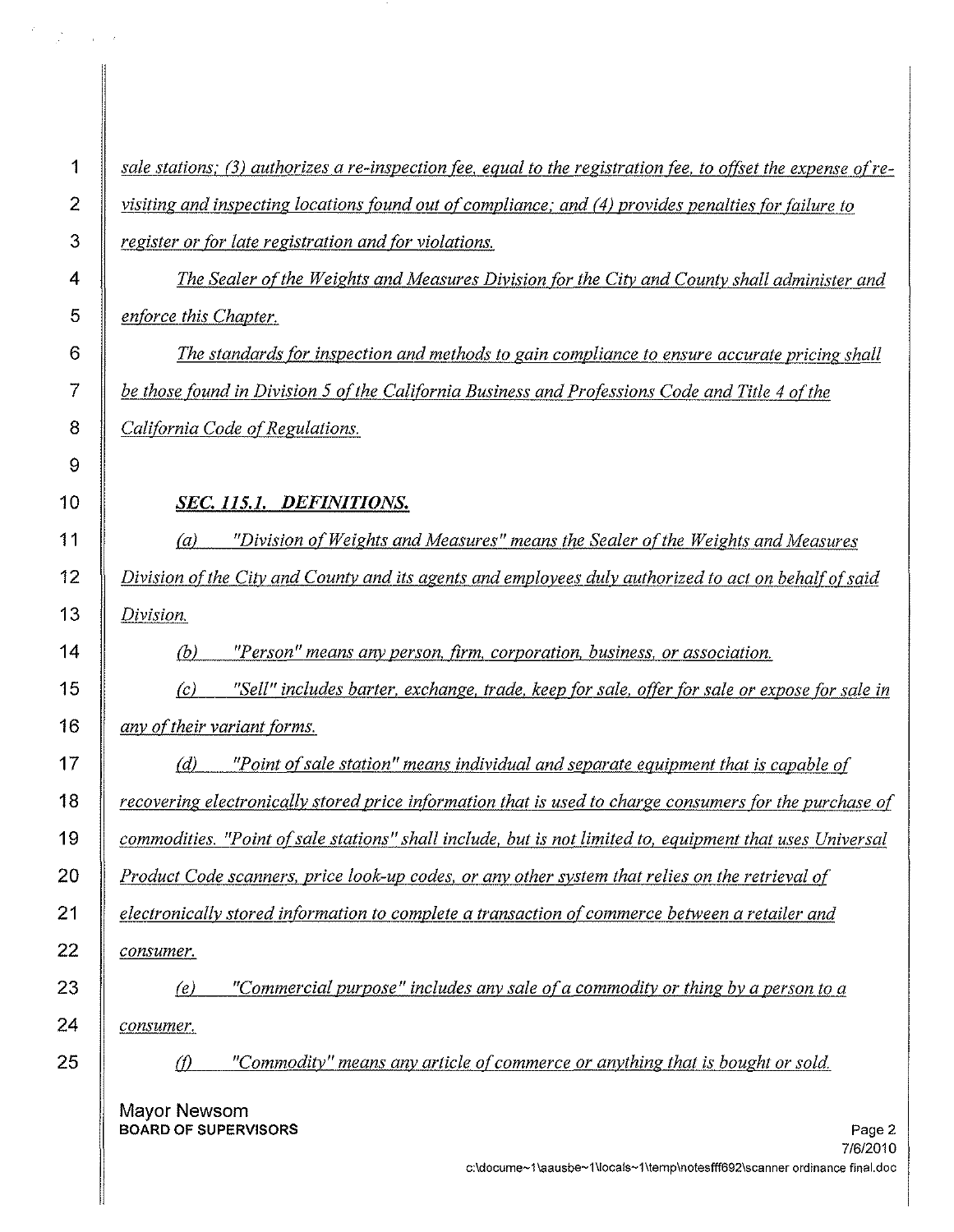*"Advertise" means a notice to attract public attention or identify a commodity fOr sale.*  $(q)$  $(h)$ *"Term ofregistration* "*means any twelve (2) month period determined by the Division* 3 *ofWeights and Measures.*

4 Ill component in the "Business Location" means each business location that uses point of sales 5 Sulferm stations and requires the use of specialized testing equipment and that necessitates not more  $6 \parallel$  than one inspection trip by a weights and measures official.

## 8 **SEC.** 115.2. *REGISTRATION REQUIREMENTS.*

 $\parallel$  It shall be unlawful for a person to use a point of sale station for a commercial purpose without *first registering the system in accordance with the provisions ofthis Chapter. Each business location must* have a separate registration for each separate point of sale station. The registration under this 12 Chapter shall be in addition to any other certificate, license, or permit which the City and County or *any public entity may require.*

# *15 SEC. lI5.3. DURATION- PROHIBITION OF TRANSFER OFREGISTRATION.*

 $\parallel$  All registrations shall be valid for up to one year and expire on the last day of the term of  $\parallel$  registration. The person holding the registration shall renew it in a manner similar to the issuance of *the original registration. The Division ofWeights and Measures shall consider registrations not* 19 | renewed within thirty (30) days after the last day of the term of registration as expired, until such time *as the Division receives the renewal fee and the applicable penalty fee.*

 *Registrations may not be transferred between persons or locations. In the case where a holder ofa registration leases, sublets, subcontracts, or in any manner allows any other person or entity to engage in activities regulated, all point ofsale stations remain the responsibility ofthe registrant. Otherwise, the other person or entity must obtain a separate registration in accordance with the provisions ofthis Chapter.*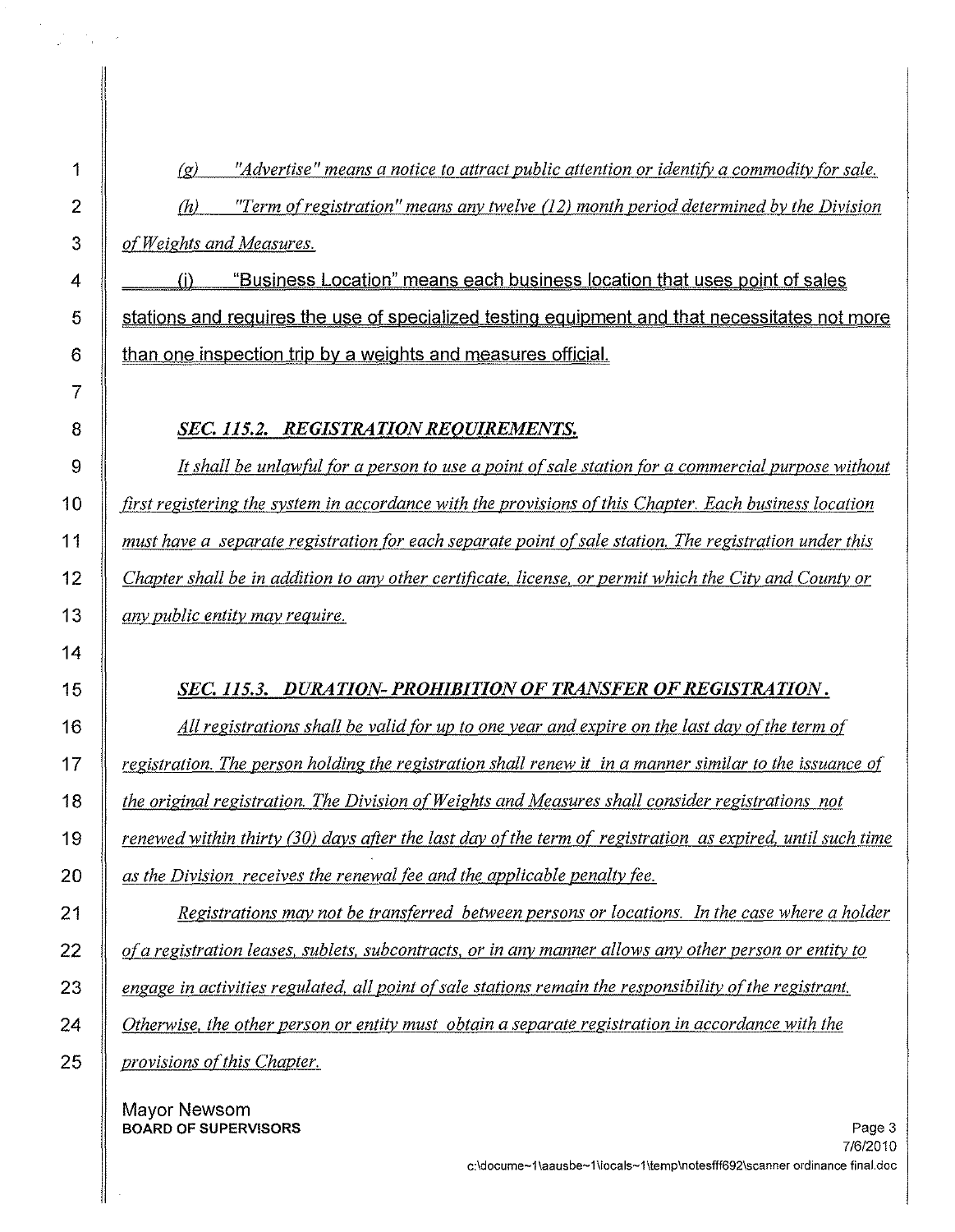#### *SEC.* 115.4. *ANNUAL REGISTRATIONFEE.*

 *Each person registering a point ofsale system for a business location in the City and County shall pay an annual registration tee. The Board ofSupervisors must ratifj; by resolution any changes to the registration tee schedule.* The annual registration fees are as fellows:

| 5  | to 3 Point of Sale Stations                                                                        | \$189.00 per business location |  |
|----|----------------------------------------------------------------------------------------------------|--------------------------------|--|
| 6  | 4 to 9 Point of Sale Stations                                                                      | 27 7.00 per business location  |  |
| 8  | <b>10-or-more Point-of-Sale-Stations</b>                                                           | -29-7.00 per business location |  |
| 9  | The annual registration fee shall be seventy five dollars (\$75) per business location, plus       |                                |  |
| 10 | fourteen dollar (\$14) fee for each point of sale station. The point of sale station fee shall not |                                |  |
| 11 | exceed seven hundred and seventy three dollars (\$773) per business location.                      |                                |  |

*SEC.* 115.4. *REGISTRATIONFEE. PENALTY FEE. PAYMENTAND USE.*

 *(ai The registration tees required by Section* 115.3 *shall be due and payable at the commencement ofeach term ofregistration. For businesses commencing operations during the term of registration. the tees shall be due and payable as ofthe date ofcommencement. Fees are not pro-rated* **for** portions of the term of registration.

 *(bi The Division ofWeights and Measures may charge are-inspection tee. equal to the county's cost ofre- inspection or retesting, as determined by the Board ofSupervisors by resolution. for retail establishments that fail a standard inspection as defined in Section 13350, Division* 5. *California Business and Protessions Code and its successor provisions.*

 *(ci The tees collected shall be used bv the Division ofWeights and Measures solely to implement and enforce this Chapter.*

# **SEC. 115.5. LATE REGISTRATION FEES.**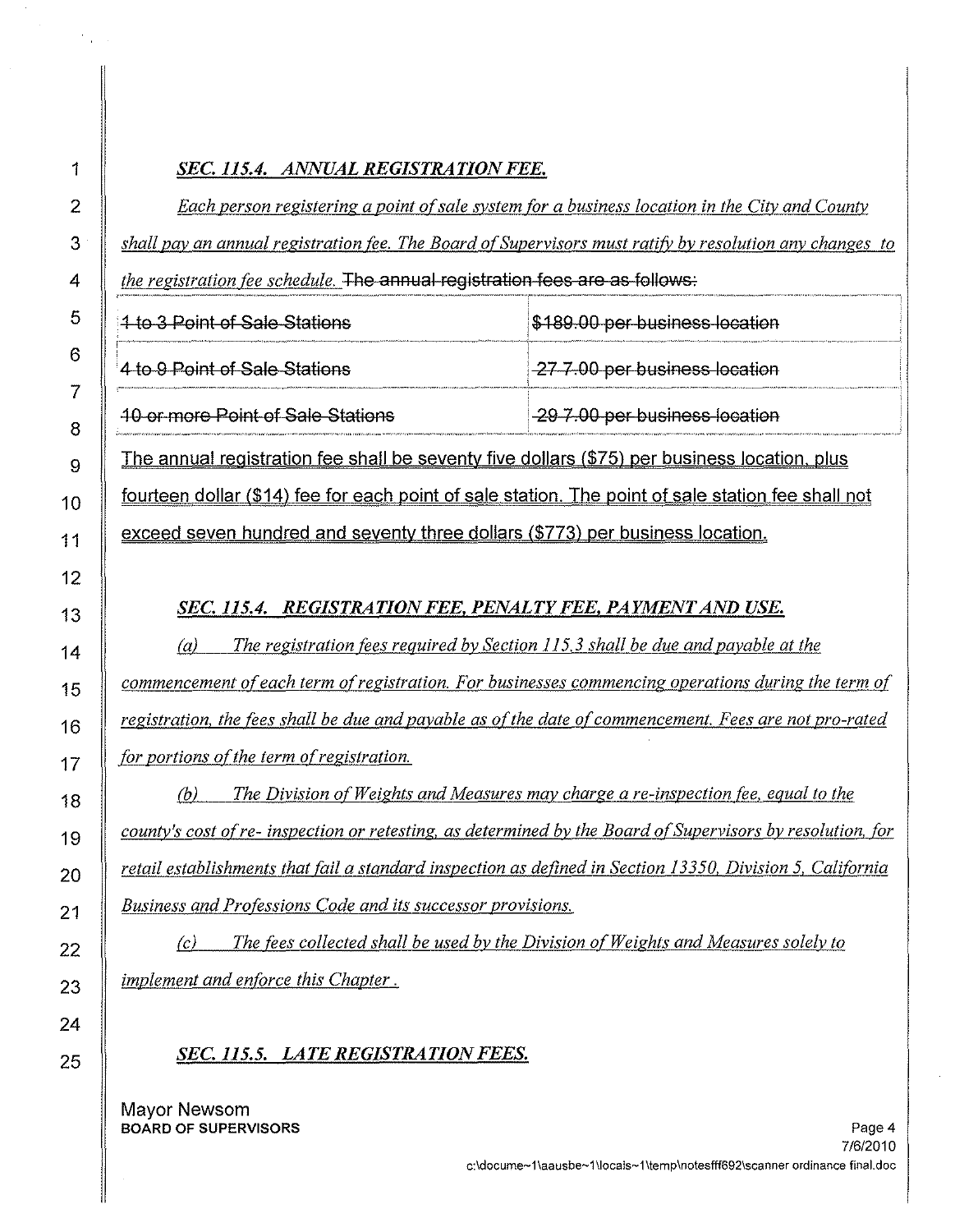*In accordance with Sections 115.3 and 115.4, any registration or re-inspection fee not paid* 2 within thirty (30) days after the last day of the term of registration is delinguent. The original fee 3 | remains due and shall be subject to a penalty of fifty percent (50%) of the original fee, and fees not 4 | paid after sixty (60) days past the original due date shall be subject to a penalty amount equal to one *hundred percent (lOO%) ofthe original tee to cover the additional costs associated with late registration or payment,*

#### *SEC.* **115.6** *VIOLATIONS*

 *It shall be unlawful fOr any person or any employee or agent thereofto use point ofsale stations without obtaining and maintaining a current registration.*

#### *SEC.* 115.7. *ENFORCEMENT.*

 *In order to protect the public trom point ofsale stations that are inaccurate or detective, the Division of Weights and Measures will enforce violations of this Chapter pursuant to the penalty provisions below and pursuant to all applicable tederal and state law, including, but not limited to Division* 5 *ofthe California Business and Protessions Code (Sections 12001 et seq.) and Title 4. Division 9 of the California Code of Regulations.* 

## *SEC.* 115.8. *PENALTIES.*

 *The City and County shall impose penalties for failure to obtain a registration certificate or failure to have a valid current registration certificate as follows:*

 (a) *Unless otherwise provided, any person violating any provision ofthis Chapter shall be guilty ofan intraction or misdemeanor as hereinafter specified*

*(b) Any person so convicted shall be:*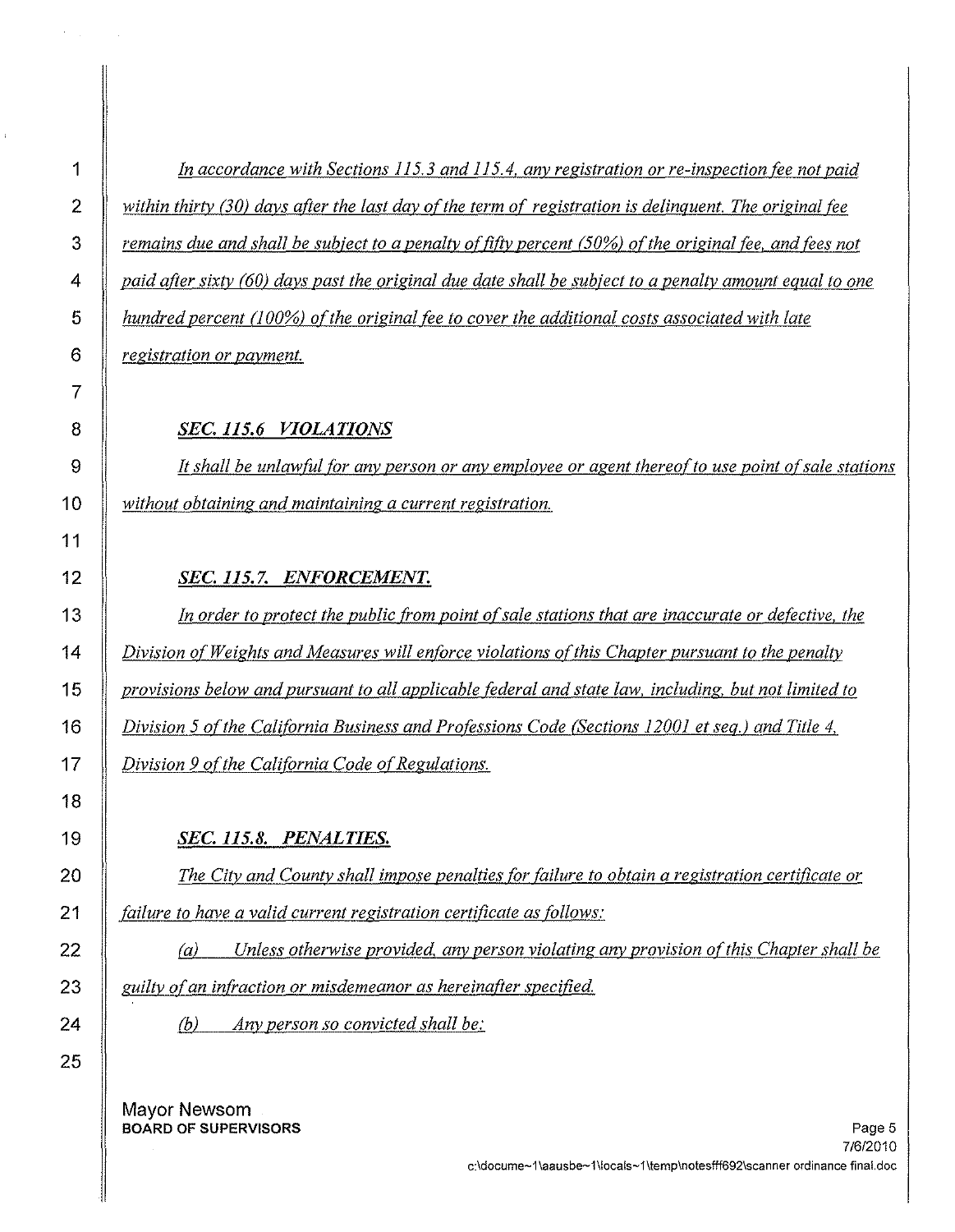| 1              | Guilty of an infraction offense and punished by a fine not exceeding one hundred                         |  |  |
|----------------|----------------------------------------------------------------------------------------------------------|--|--|
| $\overline{2}$ | dollars (\$100.00) and not less than fifty dollars (\$50.00) for a first violation of the Chapter;       |  |  |
| 3              | 2. Guilty of an infraction offense and punished by a fine not exceeding two hundred                      |  |  |
| 4              | dollars (\$200.00) and not less than one hundred dollars (\$100.00) for a second violation of the same   |  |  |
| 5              | provision of the Chapter within a 12-month period:                                                       |  |  |
| 6              | 3 Guilty of a misdemeanor for the third and any additional violation of the same                         |  |  |
| 7              | provision of the Chapter within a 12-month period and punished by a fine not exceeding one thousand      |  |  |
| 8              | $dollars (1,000.00)$ and not less than five hundred dollars $(1,000)$ or six months in jail, or both.    |  |  |
| 9              | Notwithstanding the above, a first or second offense may be charged and prosecuted as<br>(c)             |  |  |
| 10             | a misdemeanor.                                                                                           |  |  |
| 11             | Payment of any fine or service of a jail sentence shall not relieve a person from the<br>(d)             |  |  |
| 12             | responsibility of correcting the condition resulting from the violation.                                 |  |  |
| 13             | In addition to the above penalties, the court may order that the guilty party reimburse<br>(e)           |  |  |
| 14             | the City and County for all its costs of investigating, analyzing and prosecuting the enforcement action |  |  |
| 15             | against the guilty party. The court shall fix the amount of such reimbursement upon submission of proof  |  |  |
| 16             | of such costs by the City and County                                                                     |  |  |
| 17             | In addition to all other remedies provided by this Chapter or state law, in the event of<br>( f )        |  |  |
| 18             | continuing violation of the provisions of this Chapter, the Division of Weights and Measures may seek    |  |  |
| 19             | injunctive relief to restrain further violation.                                                         |  |  |
| 20             |                                                                                                          |  |  |
| 21             | APPROVED AS TO FORM:                                                                                     |  |  |
| 22             | <b>DENNIS J. HERRERA, City Attorney</b>                                                                  |  |  |
| 23             |                                                                                                          |  |  |
| 24             | By:<br>Terence J. Howzell<br>Deputy City Attorney                                                        |  |  |
| 25             |                                                                                                          |  |  |
|                | Mayor Newsom                                                                                             |  |  |
|                | <b>BOARD OF SUPERVISORS</b><br>Page 6<br>6/25/10                                                         |  |  |

 $\label{eq:1} \left\langle \nabla \phi_{\mu} \right\rangle_{\mu} = \left\langle \nabla \phi_{\mu} \right\rangle_{\mu} = \left\langle \nabla \phi_{\mu} \right\rangle_{\mu}$ 

 $\overline{\phantom{a}}$ 

n:\health\as2010\9690004\00637244.doc